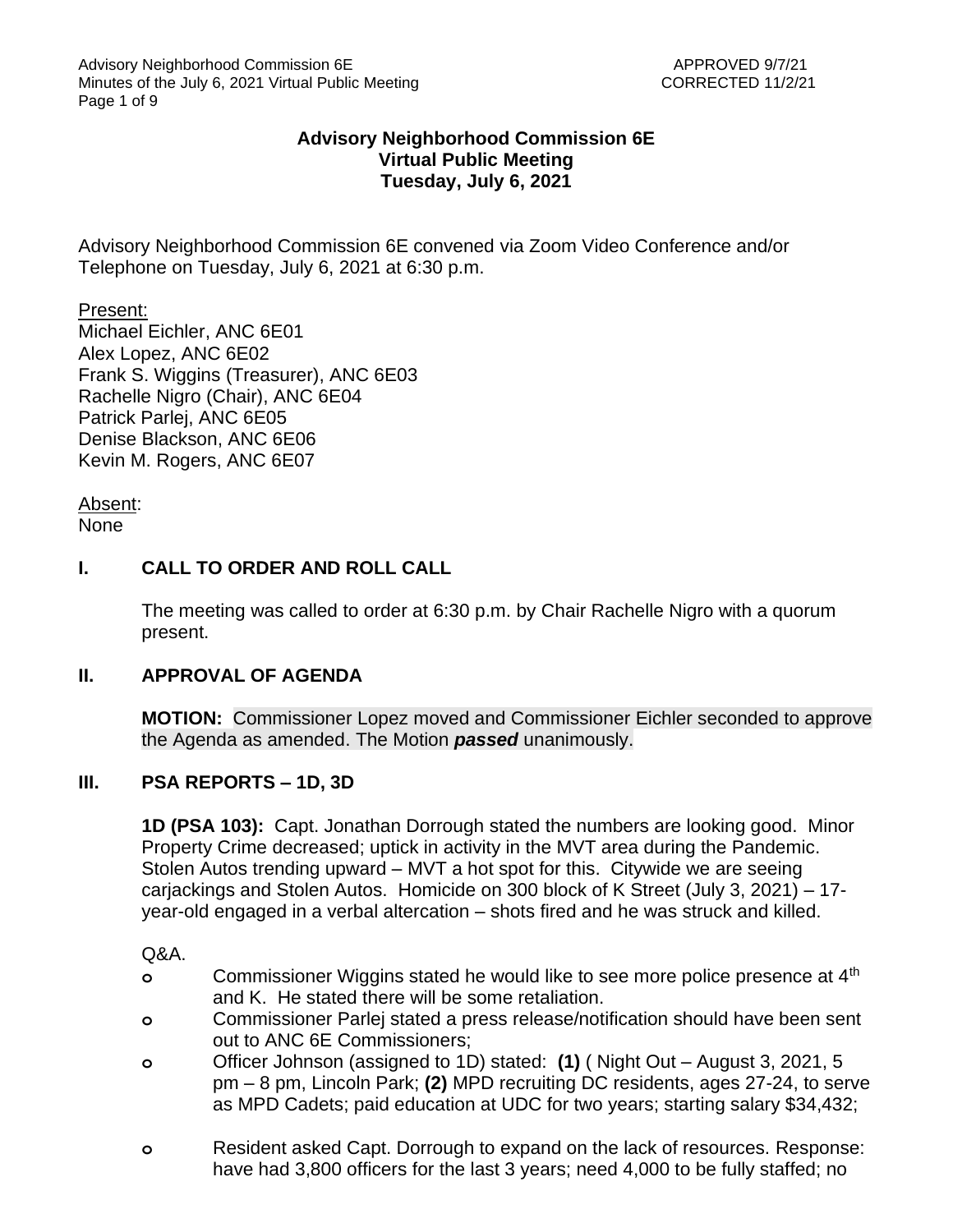hiring now and facing budget cuts; working with less manpower than we have had.

**3D (PSA 308):** Lt. Daee reported the following: **(1)** had a shooting at 405 N Street – June 28, 2021, 9:30 p.m. – case closed; **(2)** robbery on 400 block of N Street on 3rd and 4th involving juveniles – one arrest; **(3)** keeping our deployment pretty good on our blocks; **(4)** gun recovery on 1300 block of 5th Street, NW.

Q&A.

- 1. Commissioner Lopez souped up vehicle noise on Florida Avenue. Response: Try and record the ATVs and take pictures.
- 2. Commissioner Eichler lack of visible police presence in our community.

# **IV. REPORT FROM THE MAYOR'S OFFICE OF COMMUNITY RELATIONS AND SERVICES (MOCRS)**

Talib Shakir, Ward 6 Liaison, reported the following: (1) 9<sup>th</sup> and French Street – move out trash placed outside – ignited – two cases of arson. Got DPW involved for clean-up; monitoring the area; **(2)** reached out to DPW for illegal dumping, abandoned vehicles, removal of trash cans; **(3)** shooting with a juvenile and a female; **(4)** 6 th & M – street cleaning – got DPW involved.

Q&A.

- **o** Commissioner Wiggins **(1)** 6E02 Bus Stop Camping out. Commissioner Lopez elaborated. Reached out to DHS to assist the individual; **(2)** better communication needed about the shooting.
- **o** Commissioner Eichler encampments at P Street, NW; trash at 8th & Q Street remove the trash can!
- **o** Commissioner Nigro expect emails about shootings from MOCRS in the future.

# **V. REPORT FROM COUNCILMEMBER ALLEN'S OFFICE**

Naomi Mitchell of Councilmember Charles Allen's Office did not join the call.

## **VI. QUESTIONS FOR THE U. S. POSTAL SERVICE, APRIL JACKSON, WASHINGTON, DC**

Commissioner Nigro introduced April Jackson, DC Community Relations Coordinator with the United States Postal Service.

Ed Andersen stated there has been a deterioration of postal service deliveries, especially First Class and packages and asked what kind of steps can be taken to improve this issue. Response: Ms. Jackson asked for the tracking number of the missing package and stated that COVID has left USPS short staffed in some of their facilities. The backlog has lessened and he should see improvement in the coming days.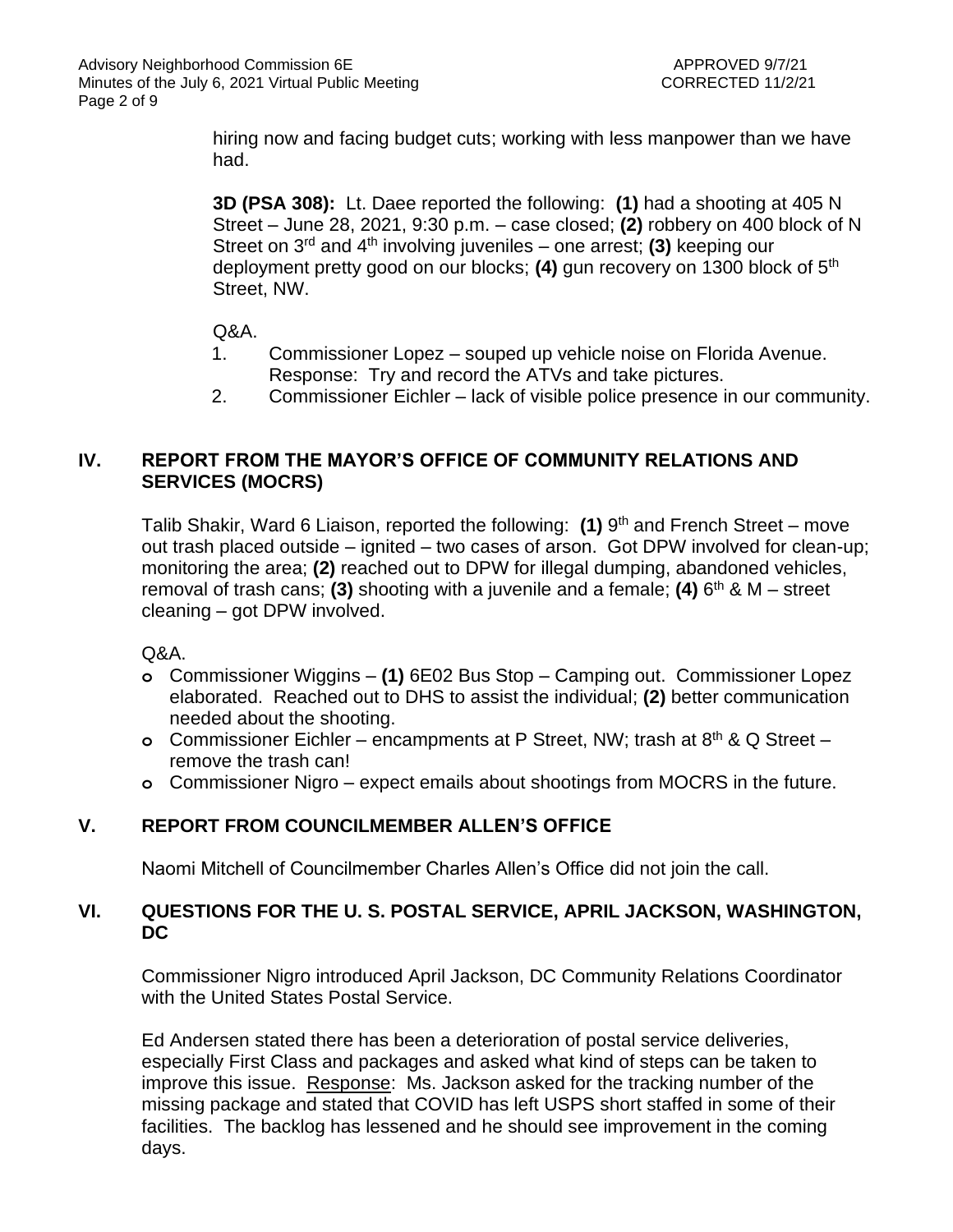A resident stated that over the past 5 years she has had an issue with her mail holds not being honored. Ms. Jackson will work with the resident offline.

## **VII. DDOT PRESENTATION ON THE 9TH STREET, NW PROTECTED BIKE LANES**

Representatives Present: George Branyan, DDOT Mike Goodno, DDOT Andrew deFrank, DDOT

George Branyan provided a slide presentation which highlighted the following: DDOT's Bikeway Program, Project Planning Background, Project History, Key Project Features, Benefits, and Impacts, Project Plans, and Timeline for Next Steps.

Why Bike Lanes?

- **o** Safety for all road users
- **o** Individual Benefits (reduced transportation costs; exercise and health)
- **o** Economic Development (tourism; increases foot traffic/local spending)
- **o** Environmental Benefits (reduced CO<sup>2</sup> emissions)
- **o** System Management Benefits (reduced wear and tear; few cars on road)
- **o** Network is critical in supporting biking

\*Full Presentation will be uploaded to ANC 6E website.

## **VIII. 317 K STREET, NW: PUBLIC SPACE APPLICATION FOR BAY WINDOW, MARQUEE, AND CANOPY PROJECTIONS, CURB CUT, VAULT, VALET PARKING, AND LOADING DOCK PARKING [6E07]**

Representative Present: Carlos Iglesias, JMI Developers, LLC

Commissioner Lopez stated the applicant came before the TAC last week, provided a presentation, and the TAC voted to recommend ANC 6E support. Mr. Iglesias stated that the above items were previously presented to ANC 6E on June 5, 2018 as part of their BZA application and ANC 6E supported the Modification Request to BZA at that time.

**MOTION:** Commissioner Lopez moved and Commissioner Parlej seconded that ANC 6E *support* the Public Space Application of 317 K Street, NW for Bay Window, Marquee, Canopy Projections, Curb Cut, Vault, Valet Parking, and Loading Dock Parking in the public right of way and that said support be communicated in writing to DDOT. The Motion *passed* unanimously.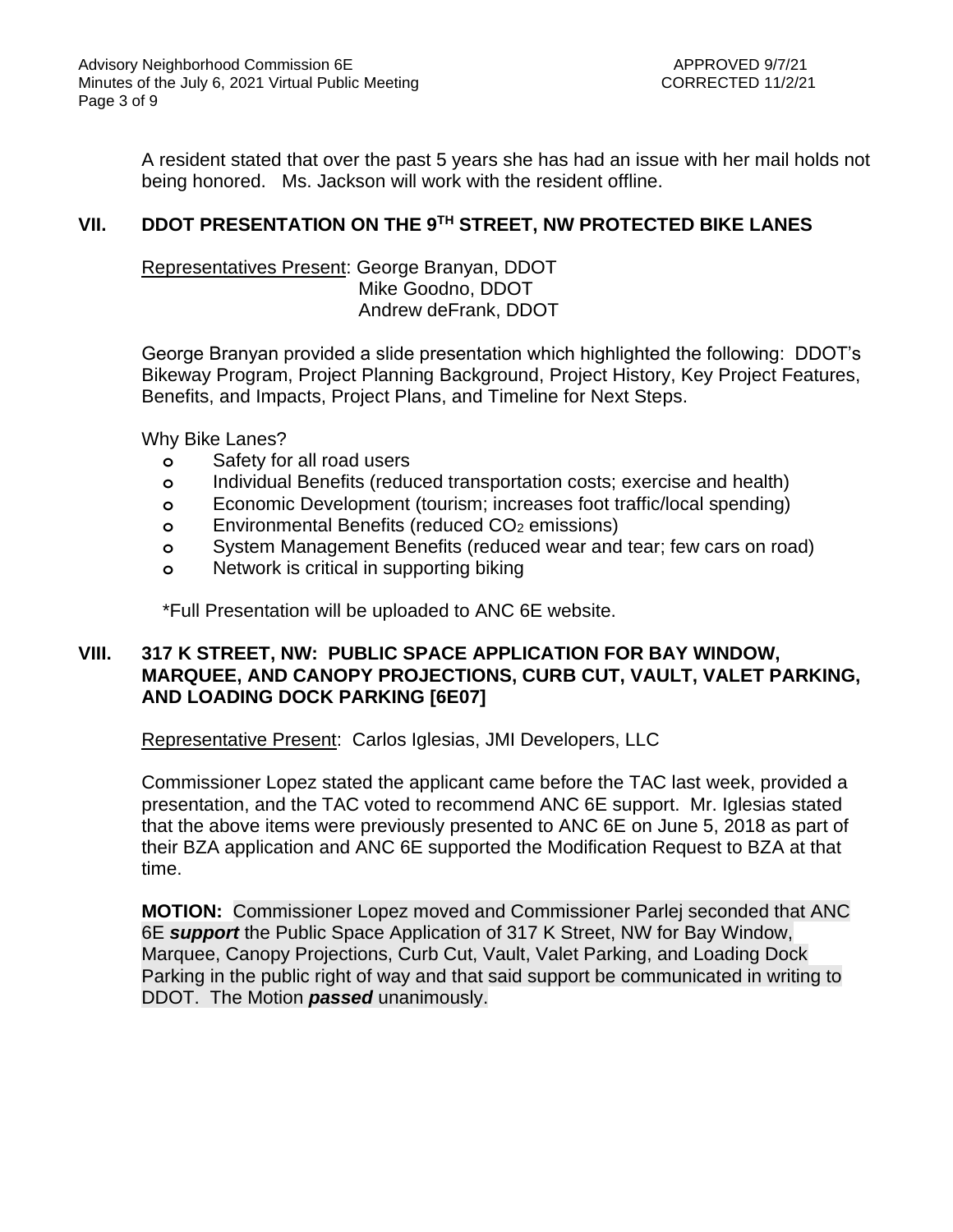### **IX. 899-999 NORTH CAPITOL STREET, NE UNION SQUARE PROJECT PRESENTATION ABOUT THE RENOVATION OF TWO EXISTING OFFICE BUILDINGS [ACROSS FROM 6E IN 6C]**

Representatives Present: Jeff Utz, Goulston & Stoors Dan Avery, Goulston & Stoors Sam Hollman, Network Realty Partners Traci Weems, GTM Architect

Jeff Utz stated this project is two phases – with the first phase being the renovation of the two existing office buildings at 899 and 999 N. Capitol and the introduction of bumpouts to bring these buildings out to the street (and fill in the "moats" around the buildings) and the second phase being the construction of a new retail and hotel building at 901 North Capitol Street in between the two existing buildings. The property is actually located in ANC 6C, but ANC 6E is right across North Capitol Street.

Tony Brown stated the applicant met with the ANC 6E Zoning Committee last week and the Committee was pleased with their presentation. However, the Committee had two issues**: (1)** the massing on 999 is somewhat darker than that on 899; **(2)** while they did a good job on green space, the Committee asked them to go back and add a little more.

**MOTION:** Commissioner Nigro moved and Commissioner Eichler seconded that ANC 6E *support* Design Review Application #21-09 of 899-999 North Capitol Street, NE and that said support be communicated in writing to the Zoning Commission. The Motion *passed* unanimously.

### **X. SHAW MAIN STREETS: REQUEST FOR A LETTER OF SUPPORT FOR FY 22 PUBLIC ART COMMUNITIES GRANT APPLICATION FOR MURALS AT 941 FRENCH STREET, NW AND 1730 7TH STREET, NW [6E01]**

Alex Padro, Executive Director, Shaw Main Streets, spoke regarding Shaw Main Streets' request for a letter of support for FY 22 Public Art Communities Grant Application for two murals.

Shaw Main Streets proposes to install painted outdoor murals in 6E01 on the north facing wall of Lincoln Westmoreland Apartments, 1730 7<sup>th</sup> Street, NW, facing S Street. and the west wall of 941 French Street, NW, facing French Street Park and 10<sup>th</sup> Streets. Shaw Main Streets' grant request is in the amount of \$125,000. No private match is required for this grant. Shaw Main Streets is a past DCCAH PABC grantee. The murals will be installed next Spring and Summer. The letter of support needs to be received before July 16, 2021.

**MOTION:** Commissioner Eichler moved and Commissioner Wiggins seconded that ANC 6E *support* the Shaw Main Streets for FY 22 Public Art Communities Grant Application for murals at 941 French Street, NW and 1730 7<sup>th</sup> Street, NW, and that said support be communicated in writing to the DC Commission on the Arts and Humanities (DCCAH). The Motion *passed* unanimously.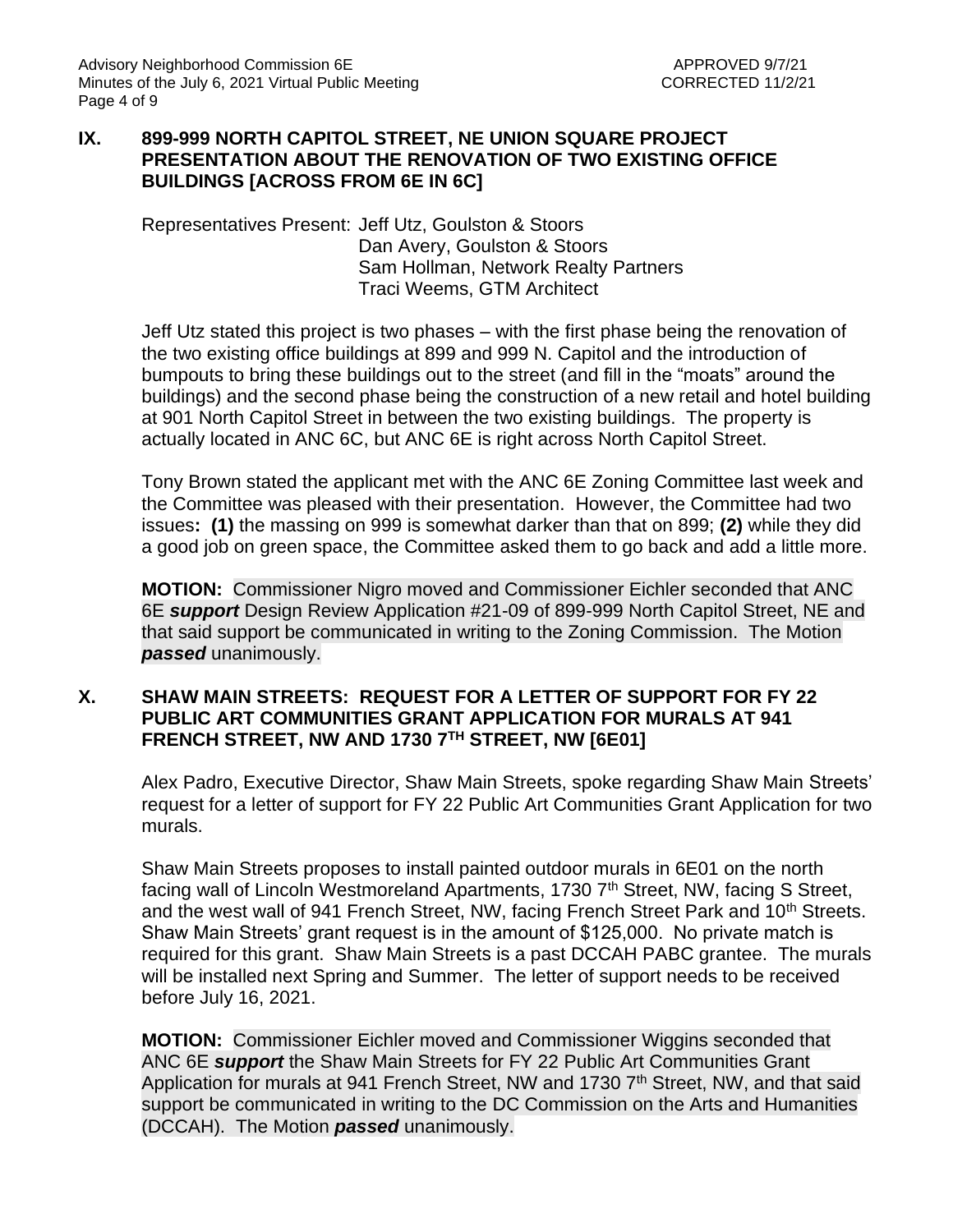## **XI. 508 P STREET, NW, SPRINGFIELD BAPTIST CHURCH: REQUEST FOR SUPPORT FOR DPR PERMIT BACKPACK BLESSING EVENT AT THE KENNEDY RECREATION CENTER**

Springfield Baptist Church is seeking a letter of support for a DPR Permit Backpack Blessing Event at the Kennedy Recreation Center on July 31, 2021 from Noon to 4:00 p.m. Springfield Baptist Church anticipates distributing 450 backpacks.

**MOTION:** Commissioner Lopez moved and Commissioner Wiggins seconded that ANC 6E *support* the request for support of Springfield Baptist Church for DPR Backpack Blessing event at the Kennedy Recreation Center on July 31, 2021 and that said support be communicated in writing to the DC Department of Parks and Recreation (DPR). The Motion *passed* unanimously.

## **XII. MVT CID: REQUEST FOR SUPPORT FOR AN APPLICATION FOR A DC COMMISSION ON ARTS & HUMANITIES – PUBLIC ART BUILDING COMMUNITIES GRANT FOR A MIXED MEDIA MURAL/PHOTOGRAPHY PROJECT ALONG THE 400 BLOCK OF K SREET, NW AS WELL AS WITHIN PRATHER'S ALLEY [6E05]**

Representatives Present: Kenyattah Robinson: MVT CID Mark Lawrence & Shariwa Sharada: EL Studio Adriana Navarro-Sertich: urbanSEED Noe Todorovich: Exposed DC

Kenyattah Robinson stated MVT CID has the support of all three (3) building owners for this project. A slide presentation was presented.

**MOTION:** Commissioner Parlej moved and Commissioner Rogers seconded that ANC 6E *support* the request for support of MVT CID for an application for a DC Commission on the Arts and Humanities (DCCAH) – Public Art Building Communities Grant for a mixed media mural/photography project along the 400 block of K Street, NW as well as within Prather's Alley and that said support be communicated in writing to the DC Commission on the Arts and Humanities (DCCAH). The Motion *passed* unanimously.

# **XIII. NEAR NORTHWEST III SAFETY & MOBILITY STUDY RECOMMENDATIONS**

Alex Lopez, Chair of the ANC 6E Transportation Advisory Committee, spoke in regard to the TAC recommendations for the Near Northwest III Safety & Mobility intersection draft designs per the following:

### **o 11th Street/Q Street/Rhode Island Avenue, NW [6E01]**

**MOTION:** Commissioner Eichler moved and Commissioner Lopez seconded that ANC 6E *support* the Near Northwest III Safety & Mobility Study draft design for the intersection of Q Street, 11th Street, and Rhode Island Avenue NW with the following concerns that should be addressed with subsequent design: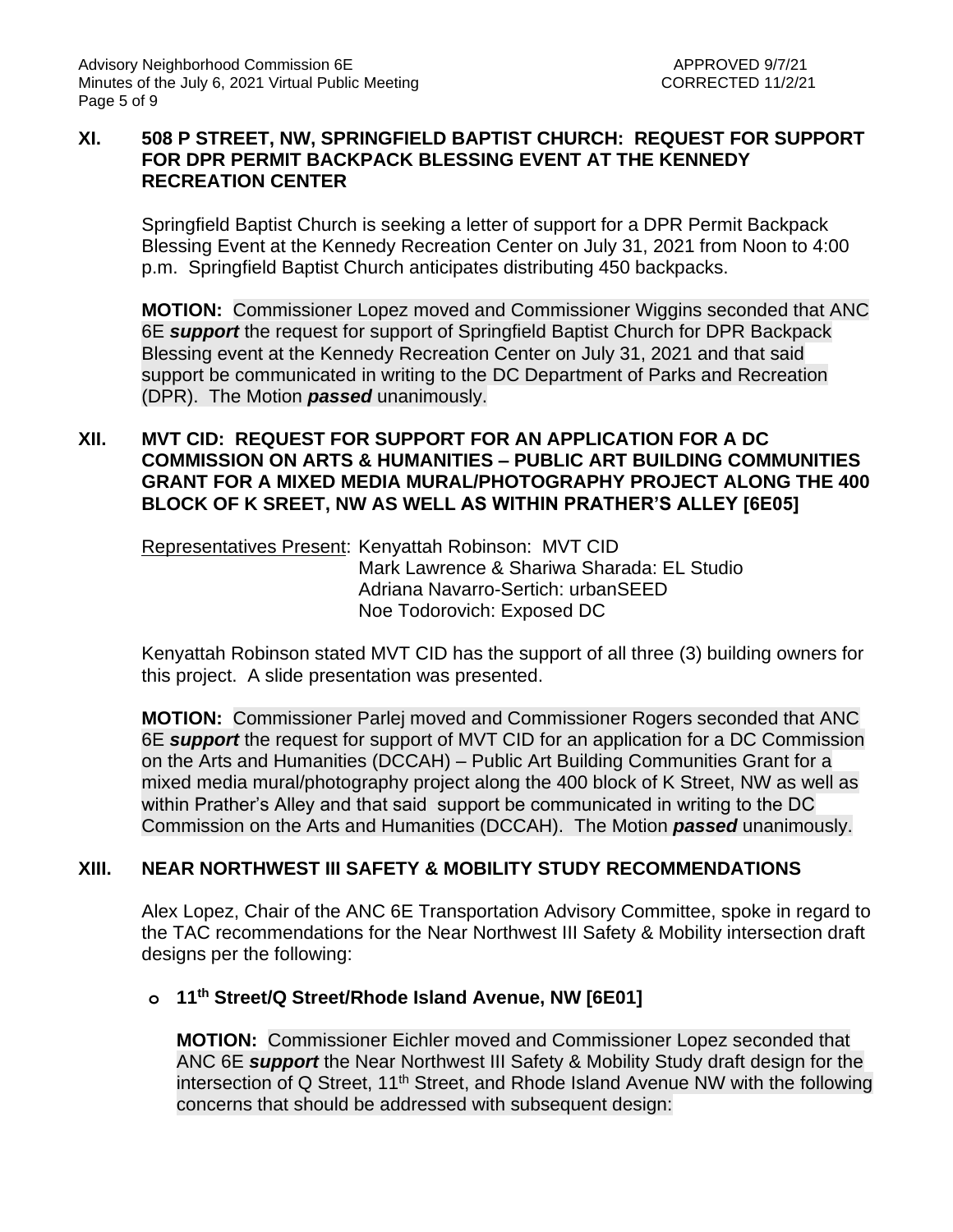- 1. Accommodating needs of the business at 1018 Rhode Island Avenue, NW to accommodate safe deliveries around the project areas;
- 2. Add crosswalk striping to the southbound edge of Q Street, NW as it crosses 11<sup>th</sup> Street, NW to match existing pedestrian signal head;
- 3. Incorporate previous DDOT designs to add turn hardening to Rhode Island Avenue, NW and Q Street, NW;
- 4. Accommodating the needs of Seaton Elementary buses that currently drop students at the corner of Rhode Island Avenue, NW and Q Street, NW and find a safer location for drop offs;
- 5. Address the current confusion around lack of pedestrian signal head on the south side of Rhode Island Avenue, NW where it crosses 10<sup>th</sup> Street, NW

and that said support be communicated in writing to DDOT. The Motion *passed* unanimously.

### **o 11th Street/Vermont Avenue, NW [6E01]**

**MOTION:** Commissioner Eichler moved and Commissioner Lopez seconded that ANC 6E *support* the Near Northwest III Safety & Mobility Study draft design for the intersection of 11<sup>th</sup> Street, NW and Vermont Avenue, NW, noting that the designs will provide safe refuge for pedestrians, slower turn movements, and better protection for bicyclists. Additionally, DDOT should consider longer term changes for safer accommodations at this intersection, including closing one of the Vermont Avenue, NW slip lanes and/or consider eliminating the diagonal parking on 11<sup>th</sup> Street, NW to create a connected bike lane from Vermont Avenue, NW to Rhode Island Avenue, NW, and that said support be communicated in writing to DDOT. The Motion *passed* unanimously.

### **XIV. DDOT NOI TO INSTALL ALL-WAY STOP CONTROL AT THE INTERSECTION OF 8TH STREET, NW AND R STREET, NW (NOI-21-01) [6E01]**

**MOTION:** Commissioner Eichler moved and Commissioner Lopez seconded that ANC 6E write a letter of support for the DDOT NOI for the all-way stop at 8<sup>th</sup> and R Street, NW and request that DDOT assess necessary changes to signal timing at the intersection of 9<sup>th</sup> Street, NW and R Street, NW resulting from this change as necessary to insure safety and reduce speeding. The Motion *passed* unanimously.

### **XV. RESOLUTION SUPPORTING HYBRID (VIRTUAL AND IN-PERSON) MEETINGS FOR ADVISORY NEIGHBORHOOD COMMISSIONS**

Commissioner Lopez led a discussion of a Resolution Supporting Hybrid (Virtual and In-Person) Meetings for Advisory Neighborhood Commissions. Commissioner Lopez asked for and received feedback from the Commissioners regarding the proposed Resolution. See below for text of Resolution: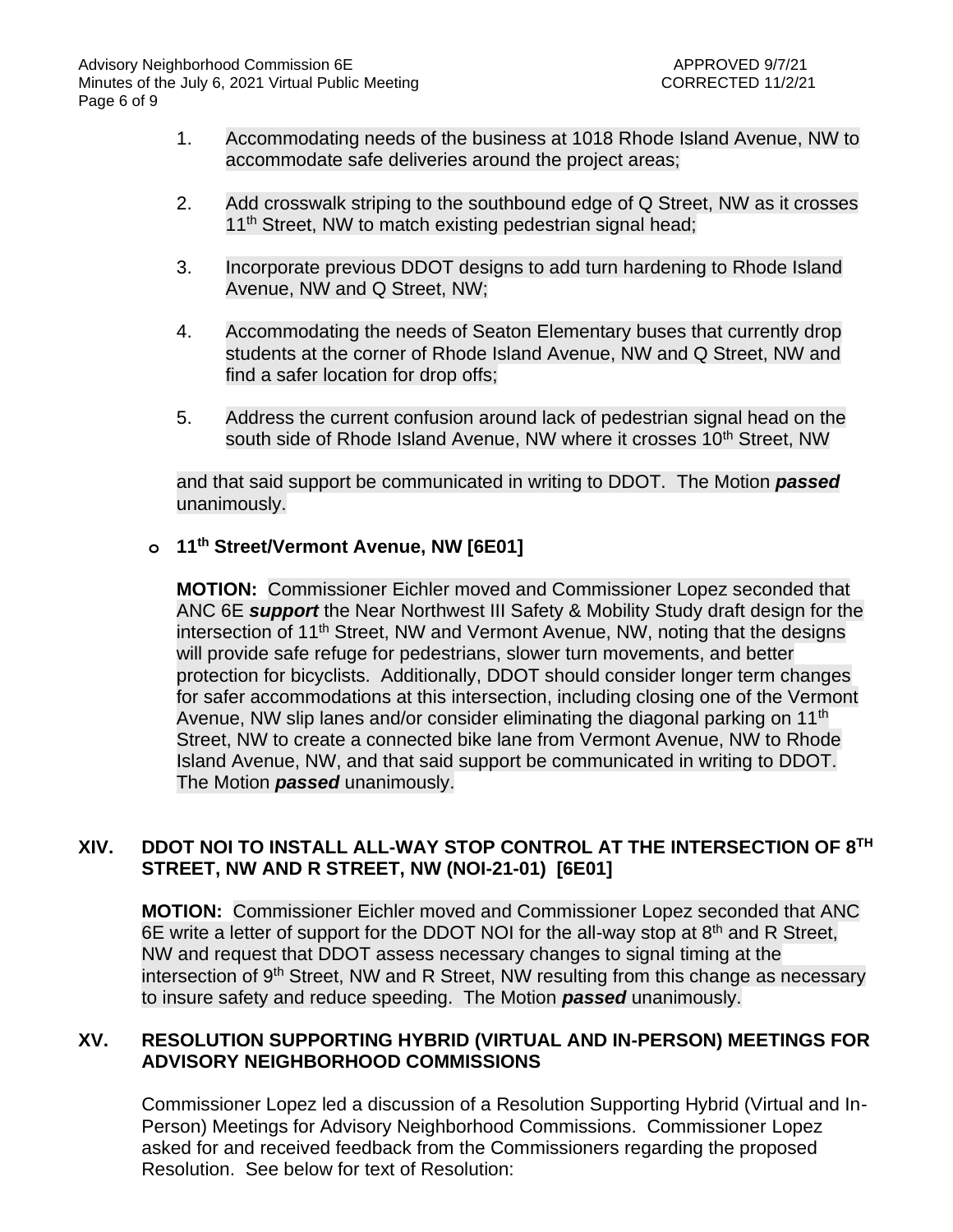"WHEREAS, Advisory Neighborhood Commissions, including ANC 6E, have met virtually since Mayor Muriel Bowser declared a Public Health Emergency related to COVID-19 on March 11, 2020;

WHEREAS, once the Public Health Emergency ends and emergency legislation expires on July 25, 2021, ANC Commissioners will need to be physically present to participate in the business of ANC meetings, including being counted toward the presence of a quorum and voting<sup>1</sup>;

WHEREAS, since switching to virtual meetings, ANC 6E has had a marked increase in the number of meeting attendees. Virtual meetings have improved the inclusivity and accessibility of Commission meetings for Commissioners and many residents, more fully satisfying the Commission's statutory obligations to "hear the views of residents … on problems or issues of concert", "adequately consider community views", "ensure the broadest dissemination of information", and "involve all segments of the Commission population in [Commission] deliberations"<sup>2</sup> ;

WHEREAS, at the expiration of the Public Health Emergency, ANCs will be required to return to in-person meetings to conduct official business;

WHEREAS, ANC 6E believes that the schedule for returning to in-person meetings should be determined by each ANC based on community vaccination rates<sup>3</sup> and community comfort with in-person meeting formats—indices that are not uniform across the various ANCs in the District;

WHEREAS, when ANCs ultimately resume in-person meetings, a hybrid meeting format, where Commissioners and the public are able to participate either in-person or virtually, will provide the greatest flexibility and accessibility for all members of our community. Additionally, the hybrid meeting format will allow ANCs to be more efficient, effective, and responsive to the constituents they serve;

WHEREAS, the Fiscal Year 2021 Budget Support Act of 2020<sup>4</sup> created an Advisory Neighborhood Commission Technical Support and Assistance Fund that shall be used to provide services and support at the request of ANCs for purposes including:

- Ensuring that Advisory Neighborhood Commissions have access to remote meeting technologies necessary for their operations; and
- Providing or procuring audio-visual technology and services to support Advisory Neighborhood Commissions;

THEREFORE, BE IT RESOLVED that ANC 6E requests that the DC Council make necessary changes to the DC Code to provide ANCs with the flexibility to determine for themselves the best format for conducting Commission meetings, whether it be a virtual, hybrid, or in-person meeting format;

BE IT FURTHER RESOLVED that ANC 6E requests that the DC Council make necessary changes to the DC Code to enable ANCs to determine the schedule for transitioning to a new meeting format as described above based on the actual needs of the communities that each ANC serves;

BE IT FURTHER RESOLVED that ANC 6E requests that the DC Council allocate to the Advisory Neighborhood Commission Technical Support and Assistance Fund sufficient funding to allow ANCs to transition to a virtual or hybrid meeting format in the Fiscal Year 2022 budget;

<sup>&</sup>lt;sup>1</sup> [DC Code § 1–309.11\(b\)\(1A\) \(Perm\)](https://code.dccouncil.us/dc/council/code/sections/1-309.11(Perm).html)

<sup>2</sup> [D.C. Code §§ 1-309.11\(b\)\(3\), \(f\)](https://code.dccouncil.us/dc/council/code/sections/1-309.11.html)

<sup>&</sup>lt;sup>3</sup> As of July 5, 2021, 60.8% of District residents have received at least one vaccination shot and 50.1% of residents are fully vaccinated. Source: [https://coronavirus.dc.gov/data/vaccination,](https://coronavirus.dc.gov/data/vaccination) accessed July 5, 2021.

<sup>4</sup> <https://lims.dccouncil.us/Legislation/B23-0760>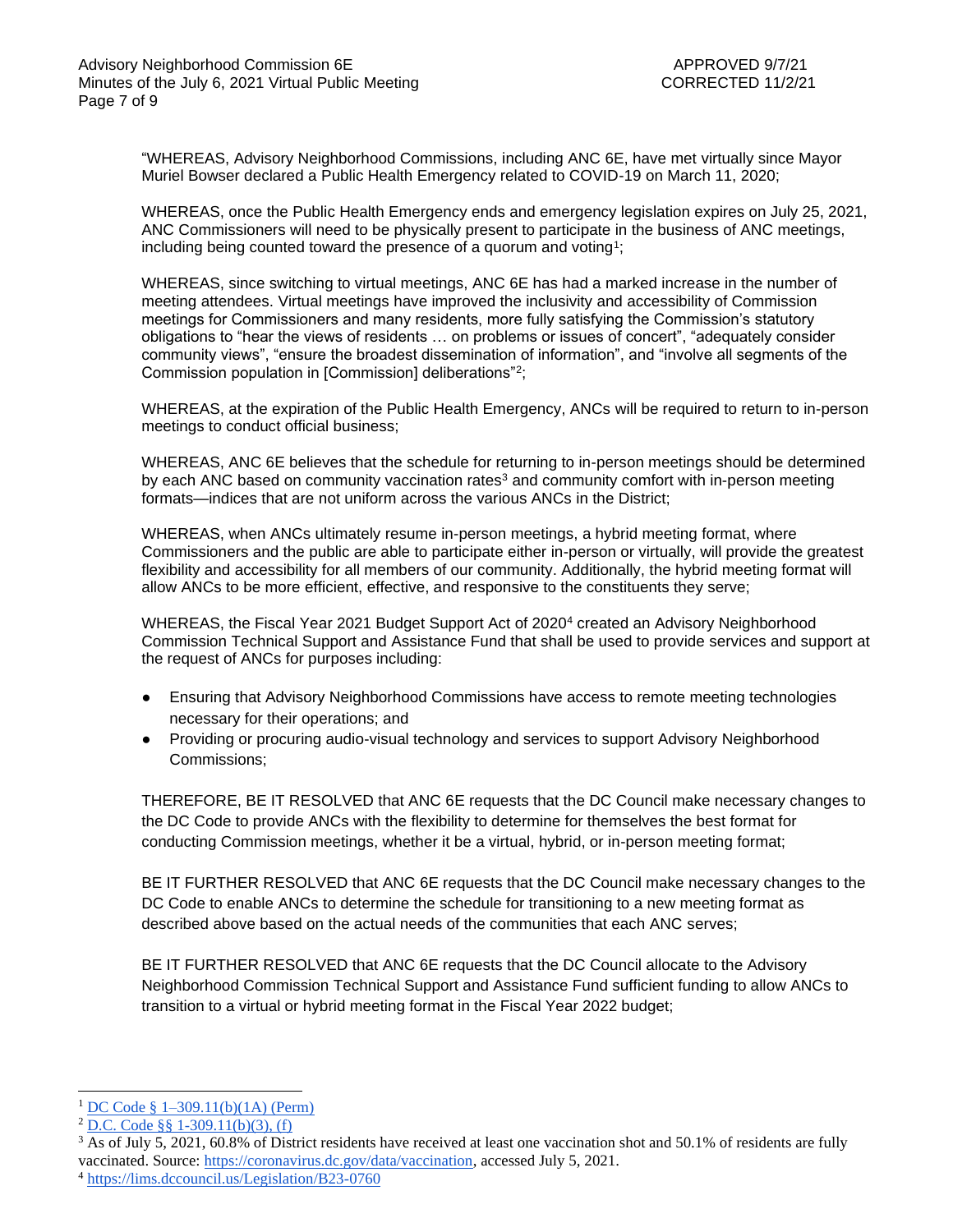BE IT FURTHER RESOLVED that ANC 6E requests the DC Council to instruct the Office of Advisory Neighborhood Commissions to actually disperse said funds allocated to the Advisory Neighborhood Commission Technical Support and Assistance Fund to facilitate ANCs to transition to a hybrid meeting format."

**MOTION:** Commissioner Lopez moved and Commissioner Eichler seconded that ANC 6E adopt the above Resolution as presented and that it be communicated in writing to the Council of the District of Columbia. The Motion *passed* unanimously.

\*\*Signed Resolution will be uploaded to the ANC 6E website.

## **XVI. APPROVAL OF MINUTES OF MAY 18, 2021 AND JUNE 1, 2021 PUBLIC MEETINGS**

**MOTION:** Commissioner Nigro moved and Commissioner Parlej seconded to approve the Minutes of the **May 18, 2021 ANC 6E Special Public Meeting** and the Minutes of the **June 1, 2021 ANC 6E Public Meeting** with any edits to be submitted to the Recording Secretary. The Motion *passed* unanimously.

### **XIX. APPROVAL OF TREASURER'S REPORT**

Treasurer Wiggins stated that the ending balance in the checking account is \$46,325.07.

**MOTION:** Commissioner Wiggins moved and Commissioner Eichler seconded to accept the Treasurer's Report as presented. The Motion *passed* unanimously.

### **XX. APPROVAL OF EXPENSES**

- **1. MOTION:** Commissioner Wiggins moved and Commissioner Parlej seconded to approve for payment the Zoom invoice in the amount of \$164.29 for videoconferencing services submitted by Commissioner Nigro. The Motion *passed* unanimously.
- **2. MOTION:** Commissioner Wiggins moved and Commissioner Eichler seconded to reimburse Commissioner Nigro in the amount of \$28.94 for copy expenses for meeting flyers. The Motion *passed* unanimously.
- **3. MOTION:** Commissioner Wiggins moved and Commissioner Parlej seconded to approve for payment the invoice submitted by Karen Jehle in the amount of \$125.00 for recording services for the **ANC 6E May 18, 2021 Special Public Meeting-MAGLEV**. The Motion *passed* unanimously.
- **4. MOTION:** Commissioner Wiggins moved and Commissioner Eichler seconded to approve for payment the invoice submitted by Karen Jehle in the amount of \$250.00 for recording services for the **ANC 6E July 6, 2021 Public Meeting** and website maintenance. The Motion *passed* unanimously.